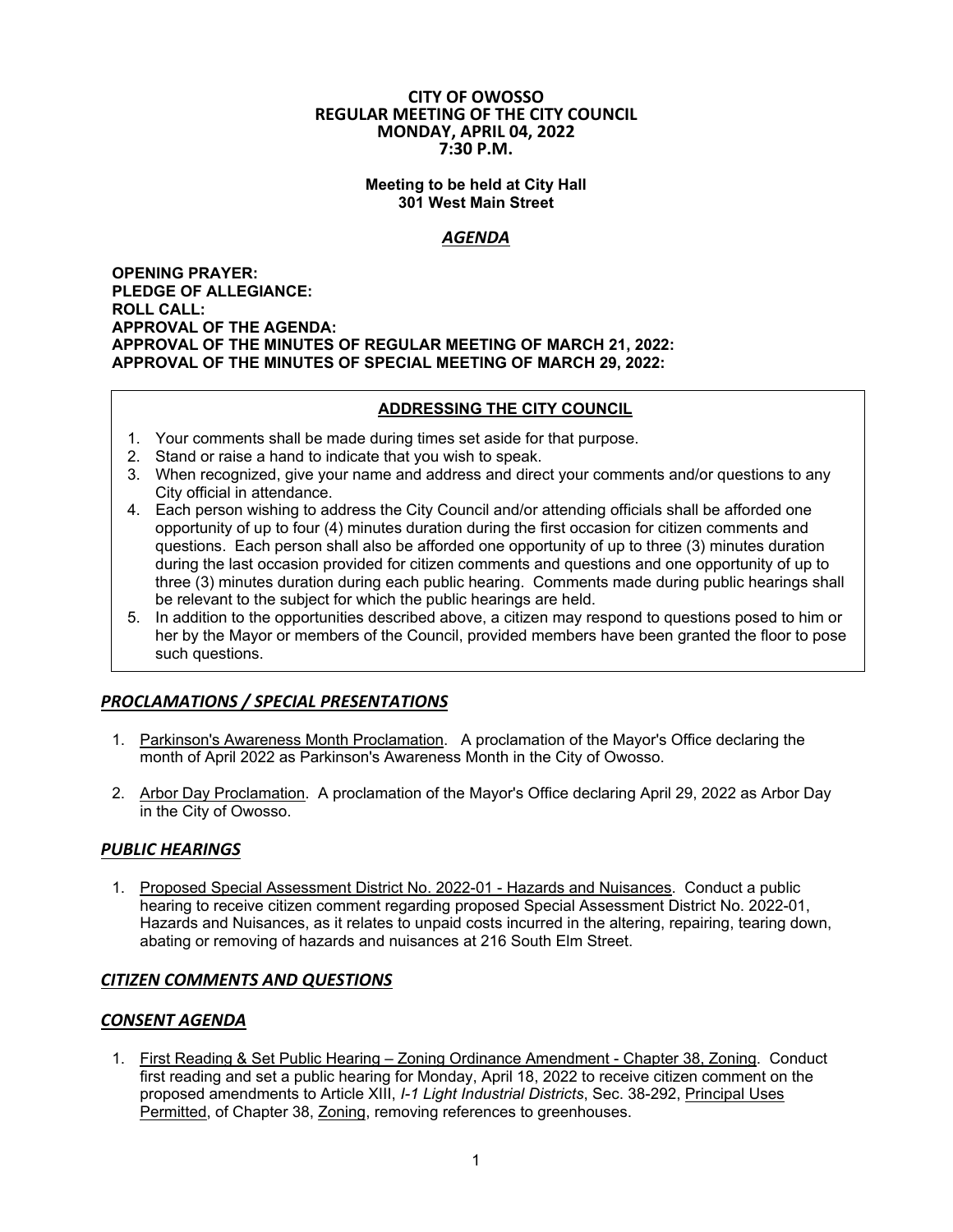- 2. Set Public Hearing CWSRF Project Plan Review. Set a public hearing for Monday, May 16, 2022 at 7:30 p.m. to receive citizen comment regarding the Michigan Department of Environmental Quality State Revolving Fund Project Plan to replace aging infrastructure and address flow capacity limitations at the WWTP.
- 3. Boards and Commissions Appointment. Approve the following Mayoral Boards and Commissions appointment:

| <b>Name</b>      | <b>Board/Commission</b>      | <b>Term Expires</b> |
|------------------|------------------------------|---------------------|
| Troy Dodge       | Owosso Historical Commission | 12-31-2023          |
| Stephen Schlaack | Owosso Planning Commission   | 06-30-2022          |

- 4. MDOT Performance Resolution. Authorize resolution outlining the City's responsibilities in relation to the granting of permits by MDOT to construct, operate, use and/or maintain utility or other facilities, or to conduct other activities, on, over, and/or under a state highway right of way.
- 5. Downtown Owosso Farmers' Market Traffic Control Order. Consider request from Josephine Brown-Executive Director of the Downtown Owosso Farmers Market for street closures, as noted, every Saturday from May 7, 2022 to October 29, 2022 from 7:00 a.m. until 2:00 p.m. for the annual farmers' market, and approve Traffic Control Order No. 1467 formalizing the request.
- 6. Walk a Mile in Their Shoes Fundraiser Traffic Control Order. Approve application of Rachelle Bennett of the SafeCenter for a partial lot closure, as noted, on Saturday, April 23, 2022 from 9:00am to 1:00pm for the Walk a Mile in Their Shoes Fundraiser and authorize Traffic Control Order No. 1469 formalizing the request. The insurance waiver is requested for this event.
- 7. Contract Amendment 2021 Street Program Engineering Services. Approve Change Order No. 1- Final to Amendment No. 4 of the contract for professional engineering services with Fleis & Vandenbrink Engineering, Inc. for the 2021 Street Resurfacing Program, reducing the contract amount by \$61,709.44 based on a change in the scope of services.
- 8. Contract Amendment Demolition of 900 Ada Street. Approve Amendment No. 2 to the contract with Bolle Contracting LLC for demolition of the structure at 900 Ada Street extending the completion deadline to April 30, 2022 due to delays from frost laws governing the transport of heavy equipment.
- 9. Professional Services Agreement 2022 Standpipe & Elevated Tower Rehabilitation Project Construction Engineering Services. Waive competitive bidding requirements, approve Addendum No. 2 to the General Utilities Engineering Services Agreement with OHM Advisors for construction engineering services for the 2022 Standpipe & Elevated Tower Rehabilitation Project (DWRF Project No. 7458-01) in the amount of \$89,800.00, and authorize payment to the engineer up to the contract amount upon satisfactory completion of the work or portion thereof.
- 10. Change Order No. 1 2022 1<sup>st</sup> Quarter Tree Removal Contract. Approve Change Order No. 1 to the 2022 1<sup>st</sup> Quarter Tree Removal Contract with Advanced Tree Care Service, Inc. for the removal of three additional trees in the amount of \$8,600.00, for a total contract amount of \$44,000.00 (including a \$3,000.00 contingency), and further approve payment to the contractor up to the amount of the contract, plus Change Order No. 1, upon satisfactory completion of the project or portion thereof.

# *ITEMS OF BUSINESS*

- 1. Long Term Advancement Adjustment Brownfield Redevelopment District No. 17. Consider adopting a new amortization schedule and interest rate for the long term advancement for Brownfield Redevelopment District No. 17 – Cargill-Sonoco Infrastructure Project to bring payments in line with the tax capture.
- 2. Scheduling of Budget Meeting(s). Consider setting special meeting(s) to discuss the 2022-23 Proposed Budget.